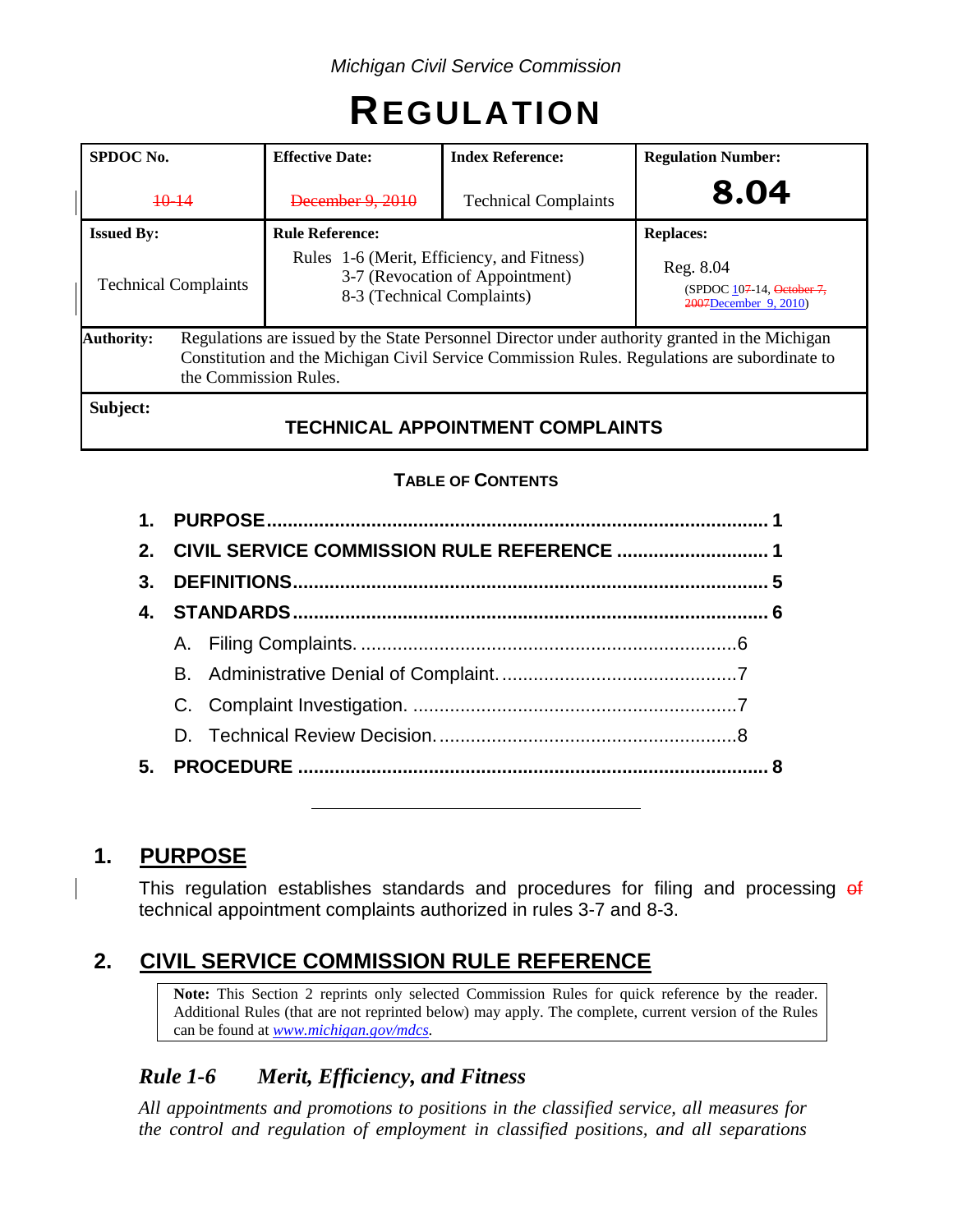*from classified positions shall be based on merit, efficiency, and fitness, as provided in the civil service rules and regulations.*

# *Rule 3-7 Revocation of Appointment*

#### *3-7.1 Review of Appointments*

*Every appointment in the classified service is expressly subject to review by civil service staff. If the state personnel director determines that an appointment violated a civil service rule or regulation, the director may order corrective action, including revocation of the appointment.*

#### *3-7.2 Methods of Review*

*Civil service staff may review any appointment as part of the civil service audit function or as the result of a technical appointment complaint.*

- *(a) Audit review.*
	- *(1) Revocation of appointment. If civil service staff audits an appointment and determines that the selection, appointment, or certification violated a civil service rule or regulation, the state personnel director may order corrective action, including revocation of the appointment. The director shall give written notice of the revocation to the appointing authority and the employee whose appointment is revoked.*
	- *(2) Subsequent technical complaint. An employee whose appointment is revoked, or the employee's appointing authority, may file a technical appointment complaint regarding a revocation order within 14 calendar days after the date the revocation order was issued. If a timely technical appointment complaint is filed, the revocation order is automatically stayed pending a decision or further order of the technical review officer.*

#### *(b) Technical appointment complaint by candidate.*

- *(1) Technical appointment complaint authorized. If an unsuccessful candidate files a timely technical appointment complaint under rule 8-3 [Technical Complaints] and the technical review officer determines that the challenged appointment violated a civil service rule or regulation, the officer may order corrective action, including revocation of the challenged appointment.*
- *(2) Notice to incumbent. If a technical appointment complaint is filed, the incumbent employee whose appointment is being challenged in the complaint is entitled to notice of the complaint and an opportunity to defend the appointment. If the technical review officer revokes an incumbent employee's appointment, that incumbent employee is bound by the determination of the technical review officer, including revocation of the incumbent employee's appointment.*

#### *3-7.3 Effect of Revocation of Appointment*

*When the state personnel director or a technical review officer revokes an appointment, the employment status of the employee whose appointment is revoked is determined as follows:*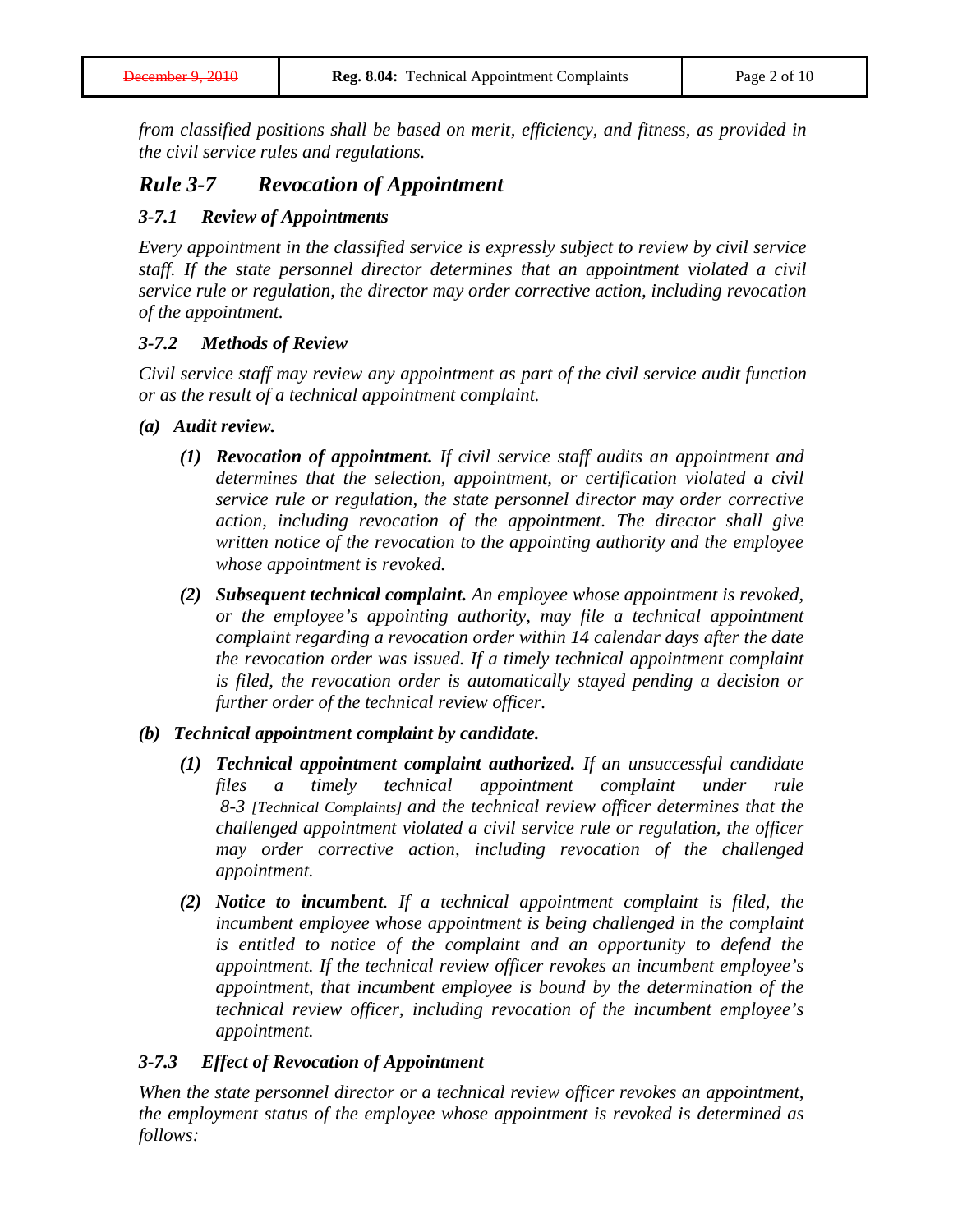- *(a) Employee with continuing status. If the employee had continuing status at the time of the appointment, the employee is to be retained in a position within the agency that appointed the employee at a classification and level in which the employee had continuing status at the time of the appointment. If no such position is available within the agency at the time of the revocation, the employee may exercise employment preference.*
- *(b) Employee without continuing status. If the employee had no continuing status in the classified service at the time of the appointment, the appointing authority shall separate the employee from state employment, unless the employee has otherwise been properly appointed to another position.*

## *Rule 8-3 Technical Complaints*

#### *8-3.1 Complaint Regarding Technical Decision Authorized*

*An authorized individual, appointing authority, or organization may file a technical complaint with civil service technical review staff, as provided in this rule and the regulations.*

*\* \* \**

- *(d) Technical appointment complaint.*
	- *(1) After revocation of appointment. If, as the result of a civil service audit, a person's appointment is revoked, the person or the person's appointing authority may file a technical appointment complaint.*
	- *(2) After denial of appointment. An unsuccessful candidate who alleges that the selection, appointment, or certification process for the position violated a civil service rule or regulation may file a technical appointment complaint.*

#### *8-3.2 Time Limits*

- *(a) Technical appointment complaint. An unsuccessful candidate who alleges that the selection, appointment, or certification process for a position violated a civil service rule or regulation must file a technical appointment complaint with civil service technical review staff within the following time limits:*
	- *(1) Notice mailed. If the appointing authority mailed or delivered notice to the candidate that the candidate was removed from the selection process or that another person was appointed to the position, the candidate must file the technical appointment complaint no later than 14 calendar days after the later of (1) the effective date of the challenged appointment or (2) the date of the notice.*
	- *(2) No notice mailed. If the appointing authority does not mail or deliver notice to the candidate, the candidate must file the technical appointment complaint within 6 months after the effective date of the challenged appointment.*

*\* \* \**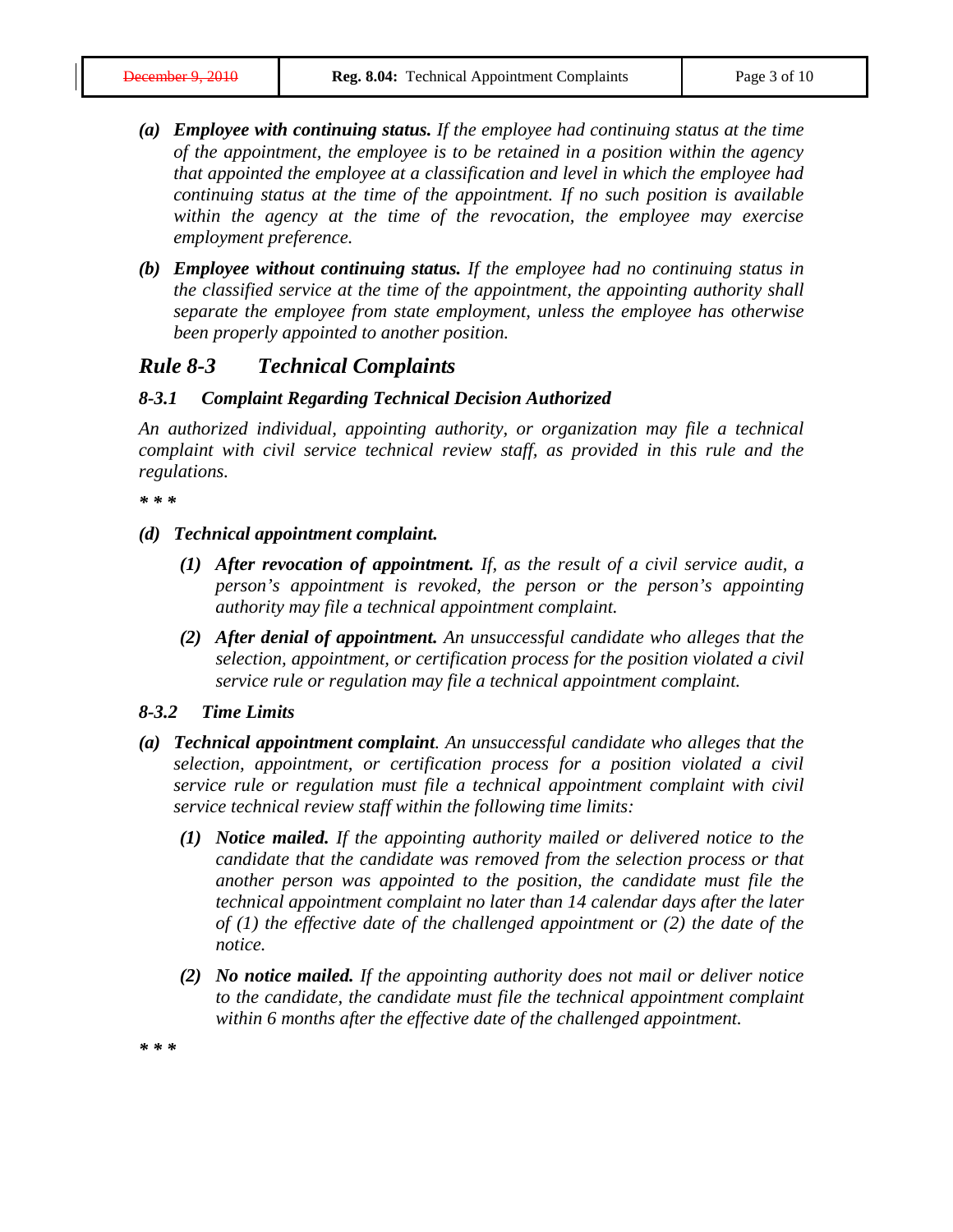#### *8-3.3 Civil Service Technical Review*

- *(a) Referral to technical review officer. If the technical complaint is not administratively dismissed under rule 8-4 [Summary Dismissal], a technical review officer shall conduct an expeditious review in accordance with the civil service rules and regulations.*
- *(b) Technical review procedures.*
	- *(1) Hearing not authorized. A technical review officer is not authorized to conduct a hearing.*
	- *(2) Technical appointment complaint; certified question. If the technical review officer determines that a technical appointment complaint raises a genuine issue as to any material fact that cannot be adequately determined under the technical complaint procedures, the technical review officer may certify one or more questions of fact to a hearing officer to conduct a hearing and issue a recommended decision to the technical review officer, as provided in the civil service regulations.*
	- *(3) Technical review decision. At the conclusion of the technical review, the technical review officer shall issue a final technical review decision setting forth the review officer's material findings of fact, conclusions of law, and remedial orders, if any. The final technical review decision shall be based on (1) the technical expertise of the review officer, (2) the civil service rules and regulations, (3) agency records, and (4) the documents and written submissions of the parties. In a review of a technical appointment complaint, the technical review officer shall also consider the written recommendation of the hearing officer on any certified question of fact.*

#### *8-3.4 Further Appeal to Commission Authorized*

*An interested party in a technical review proceeding may file an appeal of a final technical review decision, including a summary dismissal of the technical complaint, to the civil service commission, as provided in the civil service rules and regulations.*

#### *8-3.5 Effective Date of Decision of Technical Review Officer*

- *\* \* \**
- *(c) Technical appointment complaint. A technical review decision on a technical appointment complaint is final and binding on the parties 29 calendar days after the date the decision was issued unless either (1) the decision provides for a later effective date or (2) an interested party files a further appeal to the civil service commission within 28 calendar days after the date of the decision. If a party files a timely application for leave to appeal, the effective date of the decision is automatically stayed pending further order of the employment relations board or civil service commission.*

#### *8-3.6 Exclusive Technical Appointment Reviews*

*(a) Exclusive proceeding. The technical appointment review is the exclusive proceeding for any candidate or employee, including an exclusively represented employee, to bring a complaint that arises out of (1) the selection, appointment, or certification of a candidate for a position in the classified service or (2) the revocation of an appointment after a civil service audit. A candidate, employee, and*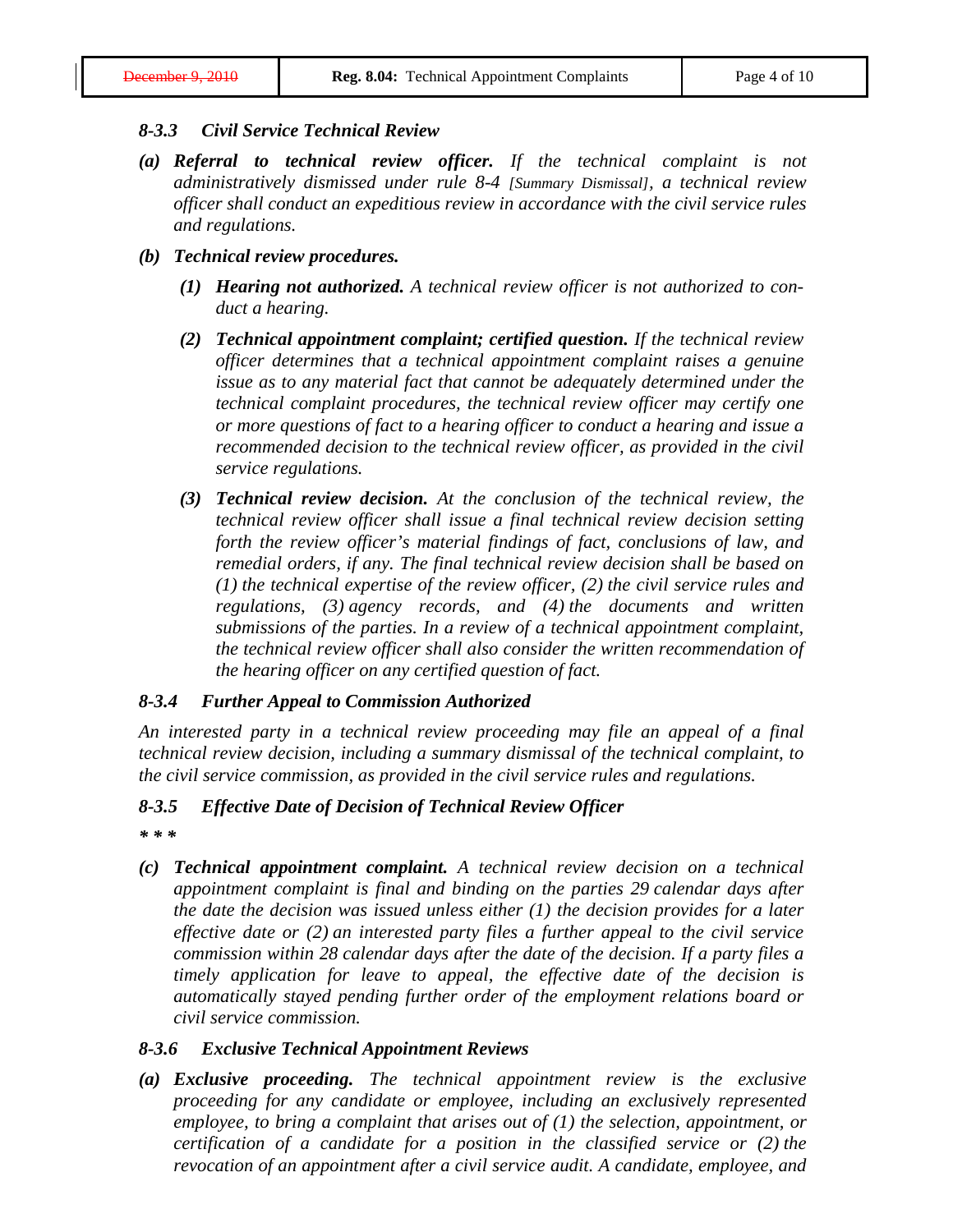*appointing authority are prohibited from using either the civil service grievance process provided in rule 8-1 [Grievances] or a negotiated grievance process permitted by rule 6-9.6 [Negotiated Grievance Procedures]. This exclusive procedure is not applicable when a collective bargaining agreement permitted in rule 3-5 [Relation to Collective Bargaining] authorizes a different procedure regarding a reassignment, transfer, layoff, or recall.*

*(b) Incumbent employee. If a technical appointment complaint is filed, the technical appointment review is the exclusive proceeding in which an incumbent employee whose appointment is challenged may appear and defend the employee's own selection, appointment, or certification. An incumbent employee whose appointment is challenged and who is given notice of the technical appointment complaint and the opportunity to appear and defend the appointment in the technical appointment review is bound by the final technical appointment decision. The incumbent employee cannot later file a separate technical complaint or grievance regarding either (1) the incumbent employee's original selection, appointment, or certification or (2) the result of the technical appointment decision, including revocation of the incumbent employee's appointment.*

# **3. DEFINITIONS**

#### **A. Civil Service Commission Rule Definitions**

- 1. *Candidate means a qualified person who requested to be considered for appointment to a specific position in the classified service and who was considered by the appointing authority.*
- 2. *Interested party, in any other technical review, means a party that filed a technical complaint or a written appearance in the technical complaint review proceeding.*
- 3. *Party means any of the following persons or organizations:*

*\*.\*.\**

- *(e) Party, in a review of a technical appointment decision, means any of the following:*
	- *(1) An unsuccessful candidate who files a technical appointment complaint.*
	- *(2) An employee whose appointment is revoked by civil service staff in an audit review.*
	- *(3) An employee whose appointment is challenged in a technical appointment complaint.*
	- *(4) The appointing authority of an employee whose appointment is revoked in an audit review or challenged in a technical appointment complaint.*
- 4. *Technical complainant means any of the following persons when directly affected and aggrieved by a technical decision:*
	- *(a) An applicant for employment.*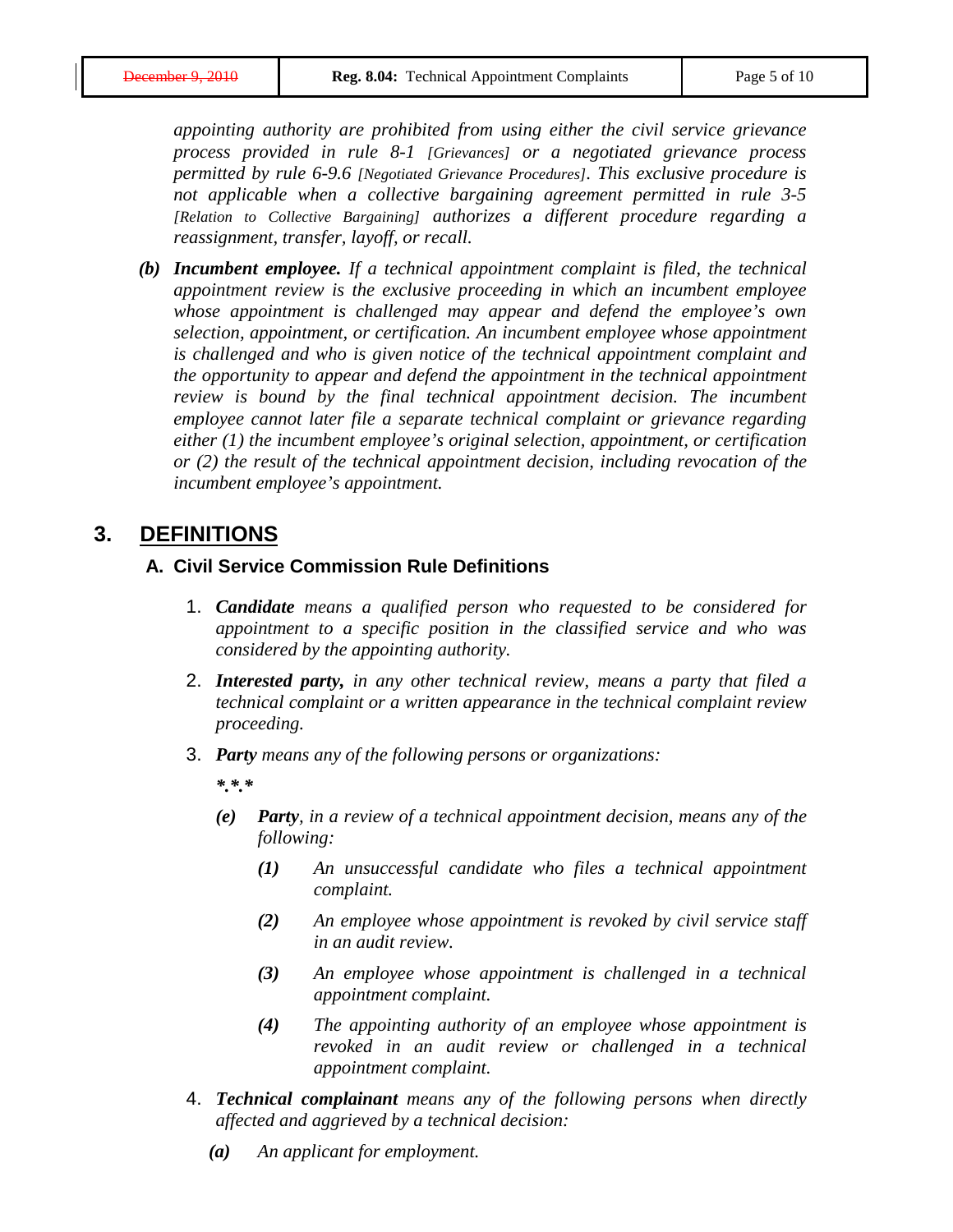- *(b) A classified employee.*
- *(c) An appointing authority.*
- *(d) The office of the state employer.*
- *(e) Any other person or organization specifically authorized by civil service rule or regulation to file a technical complaint.*
- 5. *Technical complaint means a written complaint that a technical decision (1) violated article 11, section 5, of the Michigan constitution, (2) violated a civil service rule or regulation, or (3) was arbitrary and capricious.*
- 6. *Technical decision includes each of the following individual decisions:*

*\* \* \**

*(d) Technical appointment decision means (1) a decision of an appointing authority appointing a candidate to a position in the classified service or (2) a decision of civil service staff certifying or revoking an appointment to a position in the classified service.*

#### **B. Additional Definitions as used in this Regulation**

- 1. *Appointee* means a classified employee whose appointment is (1) vacated by Civil Service staff or (2) challenged by an unsuccessful candidate for the position.
- 2. *Appointing authority* means the appointing authority that made the disputed appointment.
- 3. *Considered by the appointing authority* means a qualified candidate who (1) met the any screening criteria established by the appointing authority and  $(2)$ - was interviewed or otherwise comparably evaluated by the appointing authority.

### **4. STANDARDS**

#### **A. Filing Complaints.**

- 1. In accordance with rule 3-7.2, aAn employee whose appointment is revoked as the result because of a Civil Service audit or an unsuccessful candidate directly affected by a technical appointment decision may file a technical complaint with *Civil Service*, the Office of Technical Complaints. The complaint must be submitted using on the Technical Appointment Complaint form (CS-212d) to [MCSC-OTC@mi.gov.](mailto:MCSC-OTC@mi.gov)—The complainant must simultaneously file a copy of the complaint with the appointing authority that made the disputed appointment and file a proof of such service with Technical Complaints.
- 2. **Complaint.** The complaint must include the following:
	- a. All information required in part A of the Technical Appointment Complaint form (CS-212d) for each complainant and any representative.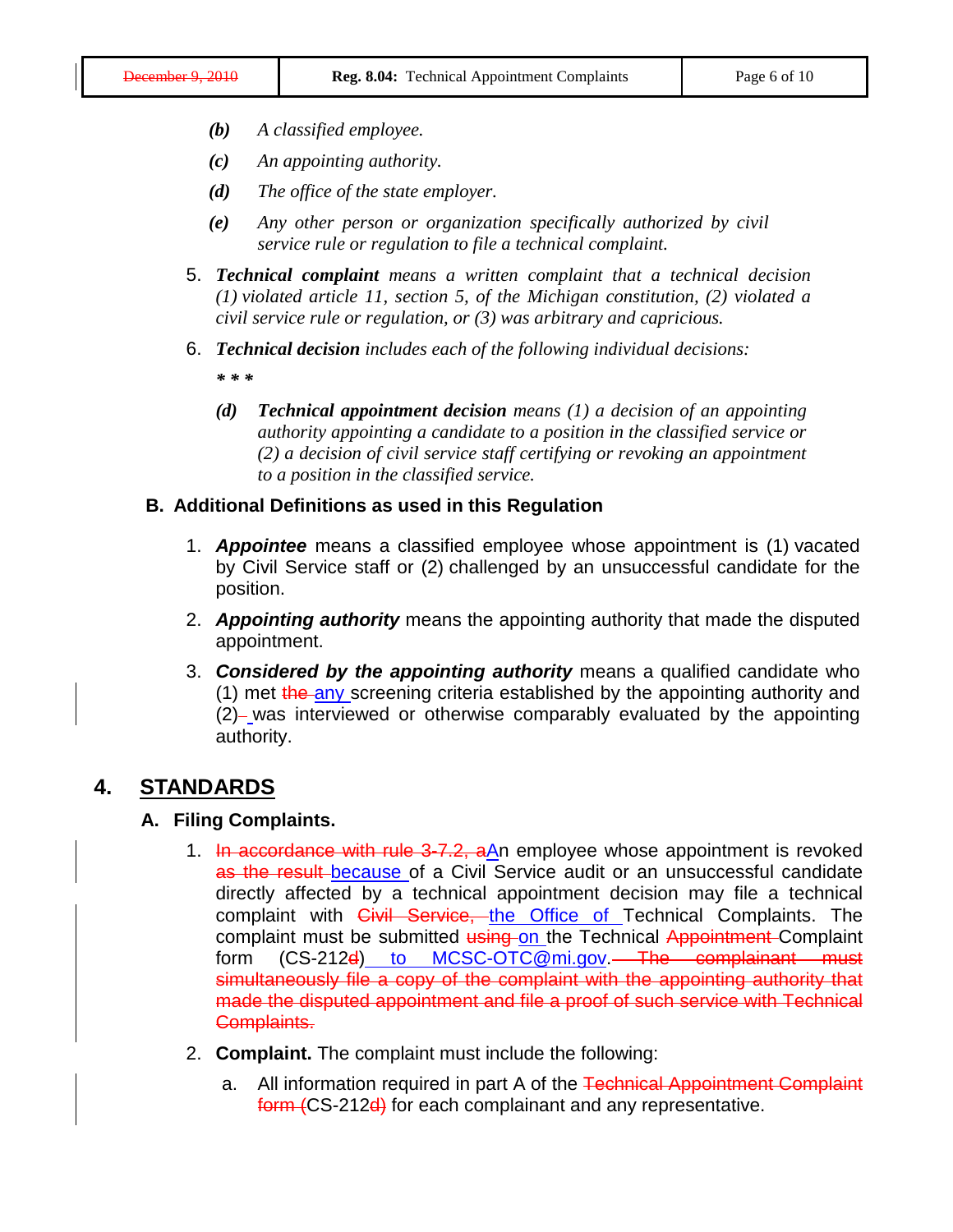|                                                                                                                                                                                                                                                                                                                                                                                                                                                   | b. A clear and concise description of the technical appointment decision<br>being questioned in Part B of the CS-212, including any additional<br>information required in the instructions for the form. |         |                                                                                                                                                                                                                                                                     |
|---------------------------------------------------------------------------------------------------------------------------------------------------------------------------------------------------------------------------------------------------------------------------------------------------------------------------------------------------------------------------------------------------------------------------------------------------|----------------------------------------------------------------------------------------------------------------------------------------------------------------------------------------------------------|---------|---------------------------------------------------------------------------------------------------------------------------------------------------------------------------------------------------------------------------------------------------------------------|
| C.                                                                                                                                                                                                                                                                                                                                                                                                                                                |                                                                                                                                                                                                          |         | A complete statement of why the technical appointment decision<br>(1) violated article 11, section 5 of the Michigan Constitution; (2) violated<br>a Civil Service rule or regulation; or (3) was arbitrary and capricious.                                         |
|                                                                                                                                                                                                                                                                                                                                                                                                                                                   |                                                                                                                                                                                                          | d.      | Any documentary evidence that the complainant believes supports the<br>technical complaint.                                                                                                                                                                         |
|                                                                                                                                                                                                                                                                                                                                                                                                                                                   |                                                                                                                                                                                                          | е.      | A clear statement of the desired outcome of the complaint. The outcome<br>must be within the authority of Civil Service staff to grant.                                                                                                                             |
|                                                                                                                                                                                                                                                                                                                                                                                                                                                   |                                                                                                                                                                                                          |         | f. The signature and email address of each complainant. A signature can<br>be a scanned document of an actual signature or the complainant's<br>typed name followed by "/s/" (e.g., "John Doe /s/").                                                                |
|                                                                                                                                                                                                                                                                                                                                                                                                                                                   |                                                                                                                                                                                                          | g.      | The name, mailing address, and e-mail address of the complainant's<br>representative, if any.                                                                                                                                                                       |
| the technical appointment decision was provided, the complaint must be<br>received by <i>Civil Service</i> , the Office of Technical Complaints, within 14<br>calendar days after the later of the effective date of the decision or the date<br>the notice of the decision was provided. If no oral or written notice of the<br>decision was provided, a complaint must be filed within 6 months after the<br>effective date of the appointment. |                                                                                                                                                                                                          |         |                                                                                                                                                                                                                                                                     |
|                                                                                                                                                                                                                                                                                                                                                                                                                                                   |                                                                                                                                                                                                          |         | 4. Extension-for Filing. The technical review officer may grant an extension of<br>time for to fileing if, before the expiration of the required time for filing deadline<br>passes, the technical complainant shows sufficient justification for the<br>extension. |
| <b>B. Administrative Denial of Complaint.</b> In addition to the grounds and in<br>accordance with rule 8-4, a technical appointment<br>complaint may<br>be<br>administratively dismissed without prior notice for any of the following reasons:                                                                                                                                                                                                  |                                                                                                                                                                                                          |         |                                                                                                                                                                                                                                                                     |
|                                                                                                                                                                                                                                                                                                                                                                                                                                                   |                                                                                                                                                                                                          | review. | 1. The complaint fails to set forth allegations with sufficient particularity to permit                                                                                                                                                                             |
|                                                                                                                                                                                                                                                                                                                                                                                                                                                   |                                                                                                                                                                                                          |         | 2. The complaint fails to allege a violation of a Civil Service rule or regulation or<br>article 11, section 5, of the Michigan Constitution.                                                                                                                       |
|                                                                                                                                                                                                                                                                                                                                                                                                                                                   | 3.                                                                                                                                                                                                       |         | The complainant was not a qualified candidate considered by the appointing<br>authority.                                                                                                                                                                            |
|                                                                                                                                                                                                                                                                                                                                                                                                                                                   |                                                                                                                                                                                                          |         |                                                                                                                                                                                                                                                                     |

4. The complaint fails for other good and sufficient reason to warrant further review.

## **C. Complaint Investigation.**

1. If a complaint is not summarily or administratively dismissed, Civil Service, the Office of Technical Complaints shall give immediate notice of the complaint to the appointing authority and any appointees and inform them of their rights to participate. Notice to appointees must include the following: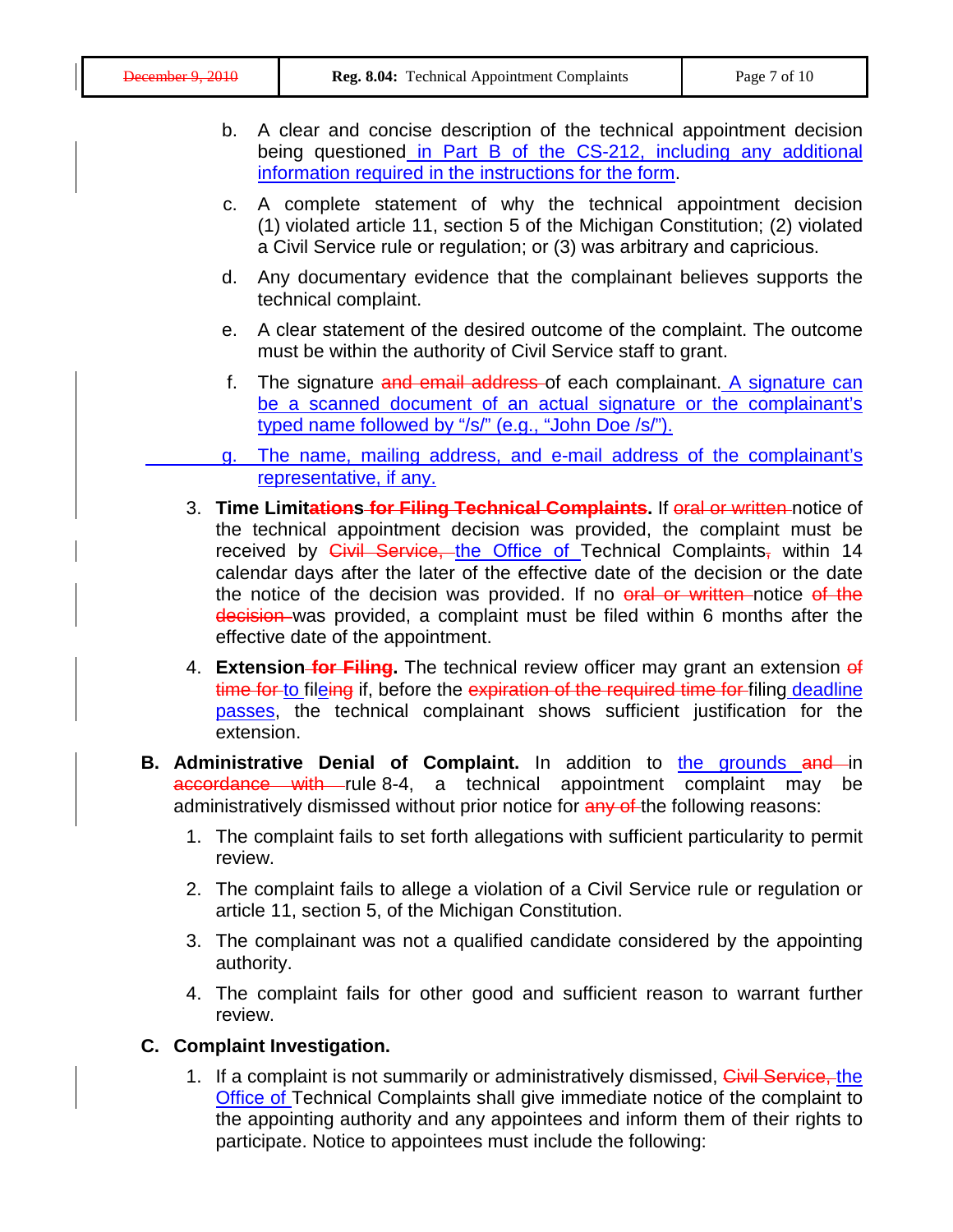- a. Notice that the pending complaint challenges the appointee's appointment and that the appointee may be removed or demoted as a result of the complaint.
- b. Notice that the appointee is a party to the complaint and has the opportunity to may present documents and argument and to appeal any adverse decision.
- c. Notice that, even if the appointee does not participate, the appointee will be bound by the final decision in response to the complaint and will cannot be allowed to bring a separate, later grievance, technical appeal, or complaint to challenge the result of the final decision.
- 2. The technical review officer shall offer the appointing authority and any appointees an opportunity to respond to the complaint.
- 3. A technical review officer is not authorized to conduct a hearing, but may discuss the complaint with the complainant or other interested parties. If the complaint raises a genuine issue of material fact that cannot be adequately determined under the technical complaint procedures, the technical review officer may certify questions of fact to the Civil Service Hearings Office, Employee Relations, and Mediation (HERMCSHO). HERM CSHO shall assign the matter to a hearing officer. The hearing officer shall then conduct a hearing, as provided in Civil Service rules and regulations, and issue a written recommendation on the certified question of fact to the technical review officer.

#### **D. Technical Review Decision.**

- 1. The technical review officer shall review all submissions, including any hearing officer's recommendation, and decide the matter based on the submissions, agency records, Civil Service rules and regulations, and technical expertise. At the conclusion of the technical review, the technical review officer shall issue a final technical review decision setting forth the review officer's material findings of fact, conclusions of law, and any remedial orders, if any.
- 2. The decision of a technical review officer shall contain notice of the right of interested parties to file an application for leave to appeal to the Civil Service Commission, as provided in regulation 8.05 **[Employment Relations Board** Appeal Procedures].

# **5. PROCEDURE**

| <b>Responsibility</b>       | Action                                                                                                  |
|-----------------------------|---------------------------------------------------------------------------------------------------------|
| <b>Appointing Authority</b> | Makes appointment to position.                                                                          |
| Complainant                 | 2. Prepares technical complaint and submits<br>to the Office of Civil Service, Technical<br>Complaints. |
|                             | 3. Provides a copy of the technical complaint<br>to the appointing authority and files proof            |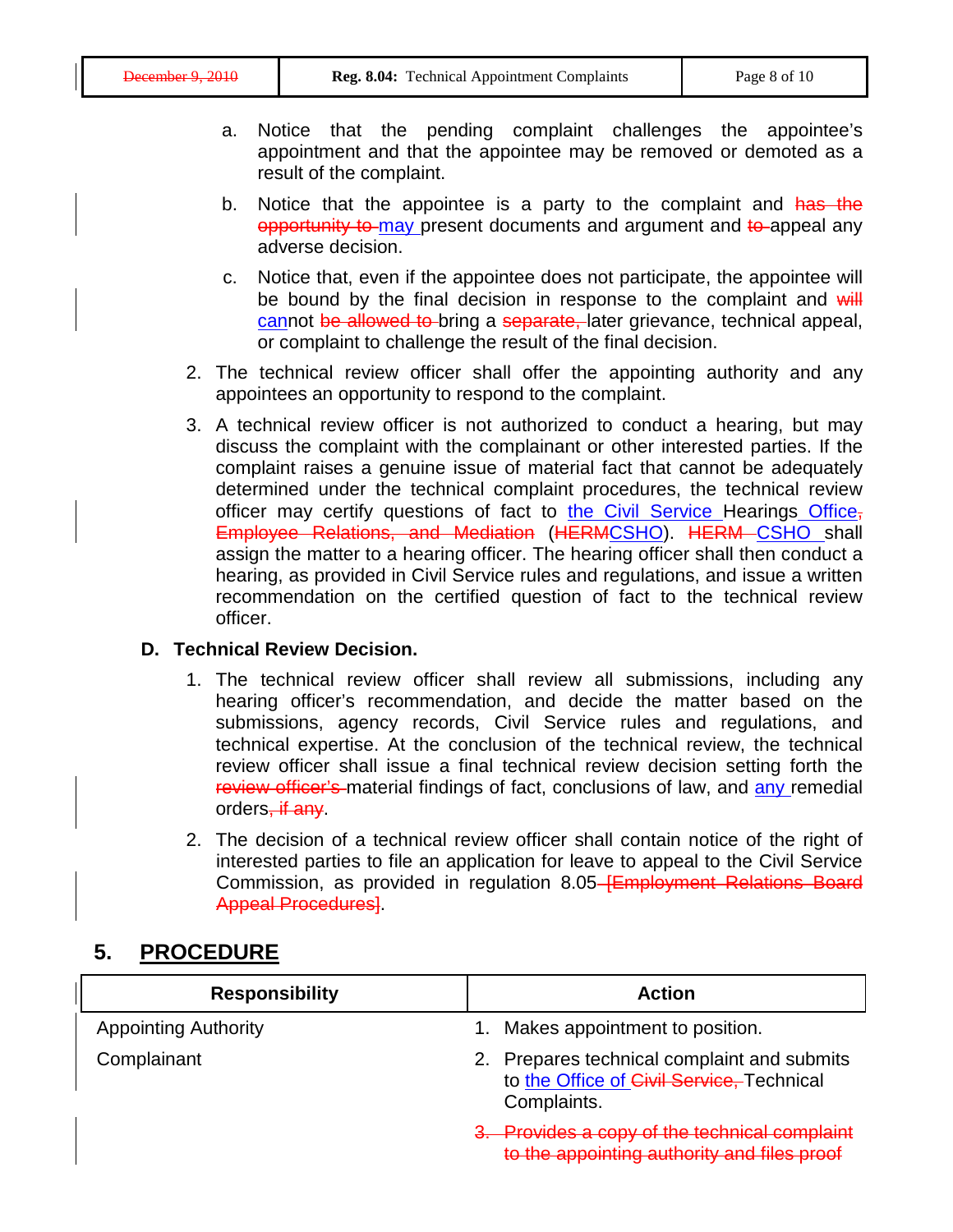of service with Technical Complaints.